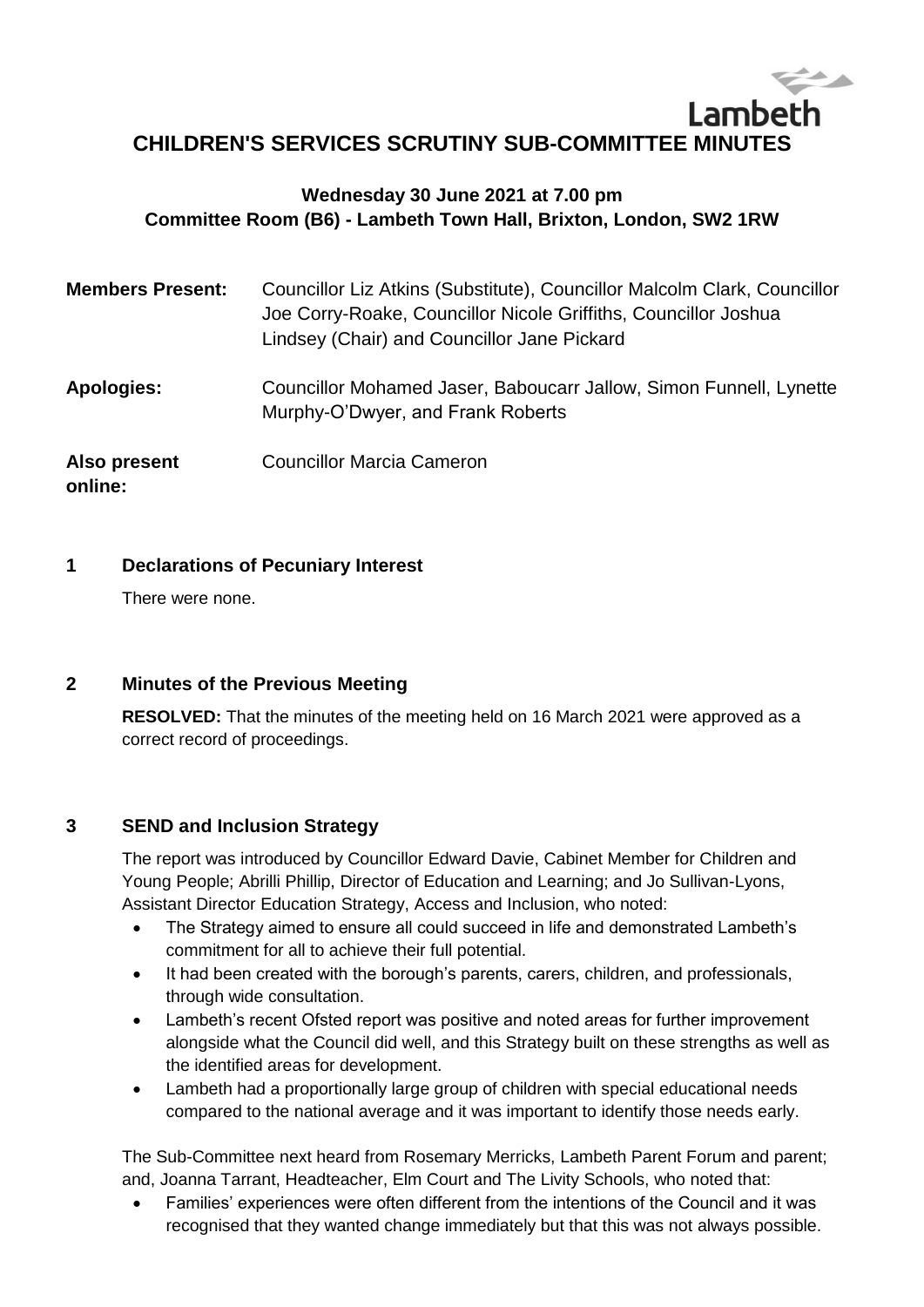- Early identification was key and this was needed across the board.
- All children and young people deserved the same from life as others could expect, and SEND persons were as much a part of the community as everyone else.
- Programmes to date, such as the South London Careers Hub where three Elm Court students had been offered a place, benefitted young persons' development.
- All special schools were looking at fulfilling opportunities, such as work experiences, whilst some special schools had implemented virtual work experiences to mitigate issues created by lockdown.
- Covid-19 had raised problems for employer-run enterprise opportunities and other post-19 provision.
- Further opportunities and co-working with employers and voluntary organisations were required and these needed to link-up when pupils left school, with greater support from the Council.
- SEND funding was being reviewed by the Department for Education.
- The improvements in EHCPs were praised, with further improvements to be detailed in the Action Plan.
- There had been improvements in SEND, but it was difficult for parents to be patient.
- Students had missed school during closures and feedback from those coming back were that they wanted to be on site, with attendance at Elm Court School higher than it had ever been.
- Remote learning had presented challenges for all students, not just for SEND children, but SEND students had found it particularly challenging as most required a hands-on learning approach.
- A London-wide survey had uncovered that digital poverty and access had been issues for many.
- The Covid-19 pandemic had been extremely difficult for parents, particularly those with SEND children, and it was noted that a number of schools' support had been of the highest quality.

During this item, at 19:21, Councillor Malcolm Clark joined the meeting and subsequently noted that he did not have any declarations of interest in any agenda items under consideration.

In response to questions from members, the Cabinet Member and officers answered:

- Next steps were a fundamental area for Children's Services, and they were alongside Adult Services to promote engagement and opportunities for the SEND cohort, whilst ensuring that these were properly monitored.
- Opportunities such as volunteering and supported internships gave confidence to students to be successful in later life.
- The Council was reviewing baselines and ensuring third parties understood the high aspirations.
- Enabling young people into long-term employment was a key strand of the Strategy.
- The Action Plan detailed types of educational and training opportunities, a commitment to measure impacts and meet targets, and would be a dynamic document under constant review.
- Lambeth was offering a range of living arrangements, many of them semi-independent, and required providers to offer key-skills training to promote independence as far as possible. The importance of offering independent living to as many young persons as possible was noted.
- Semi-independent living was available for young people who received support for the duration of their lives.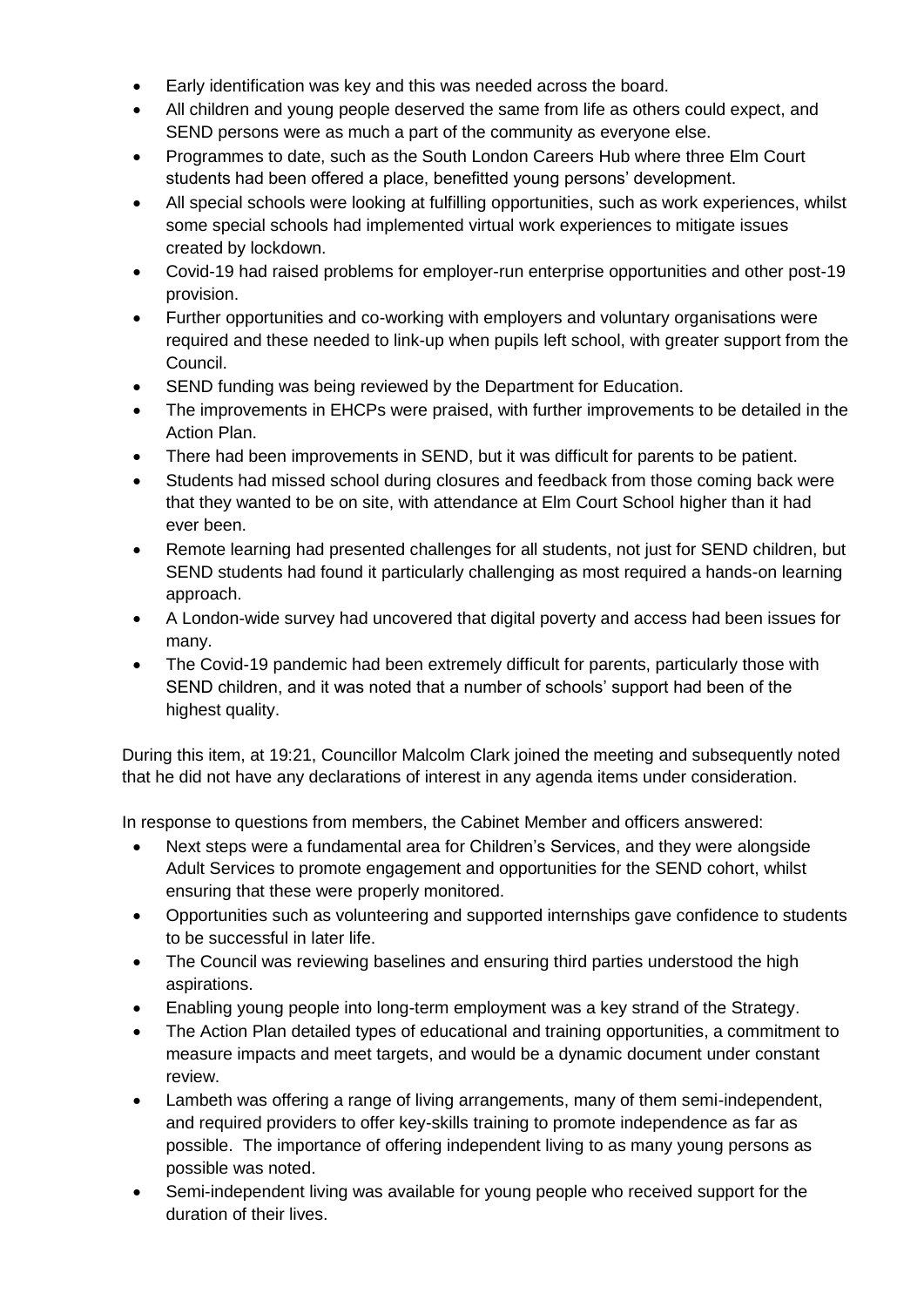- Lambeth had commissioned excellent housing providers who could aid progression to adulthood.
- Thanks were given for the Sub-Committee's praise of the progress made to date.
- The implementation of the EHCP Hub would ensure that EHCP applications and annual reviews were transparent to professionals, schools, parents and carers; and would enable significant improvements.
- The agenda pack had stated that EHCPs were referred to as 'Education and Health Care Plans', but should be 'Education, Health and Care Plans'; noting that children required all aspects to work harmoniously to deliver on goals.
- The CCG had an Early Intervention Health Visitor for vulnerable families who would aid in early identification and accessing early years providers.
- Accountability was first at the operational level, with an Inclusion Operational Board driving implementation and where partners were held to account. The SEND Partnership Board took all strategic decisions to ensure success.
- A data dashboard was being developed to allow transparency regarding the Strategy's impact.
- There was concern about the number of families accessing free childcare provision, which had declined due to Covid-19 and was historically low, but Lambeth was now up to the national average (70%). This could help mitigate the effects of deprivation and give a better start to life, whilst picking up SEND needs early, and the Council needed to further support families' access.
- Black families were underrepresented in the formal public consultation process, and the Council intended to consult with them further so that their voices were heard and their opinions were taken into account, especially as they were overrepresented in the SEND cohort.
- Lambeth had an ambition to be a child friendly community, with children's voices central to the Strategy, and it was essential to listen to all children. This has not been satisfactory for SEND children previously and was an ongoing improvement which the Strategy had as a priority.
- The Council had used HealthWatch to aid the Strategy's development through focus groups and had explicitly embedded this in the Action Plan via the Inclusive Engagement Forum for future service and implementation design reviews.
- The Strategy's first principle was being 'person-centred' and, as such, culturally responsive. A further programme of work, developed with carers and led by the principal psychologist, would deliver culturally responsible services.
- Lambeth had reviewed both pre- and post- pandemic baselines, noting identification of challenges for SEND children and access to learning support, which applied to most children. However, the assessing of learning needs was well-handled by Lambeth's schools, although this could be further improved across the spectrum.
- The Action Plan was currently in draft but would include targets.
- Data regarding disproportionality would be included within the final Strategy when published.
- The SEND Code of Practice 2014 provided statutory criteria for EHCP assessment completion timescales, and Lambeth's Annual Review compared favourably to other local authorities.
- Consultation took many forms, including with the public between February-April, and with HealthWatch commissioned over six months to aid in this and in the writing of the Strategy and Action Plan. Consultation had been based on and guided by data.
- There were statutory duties for partners to enact the Strategy and formed part of existing funding arrangements for partners; but there was no dedicated funding as these were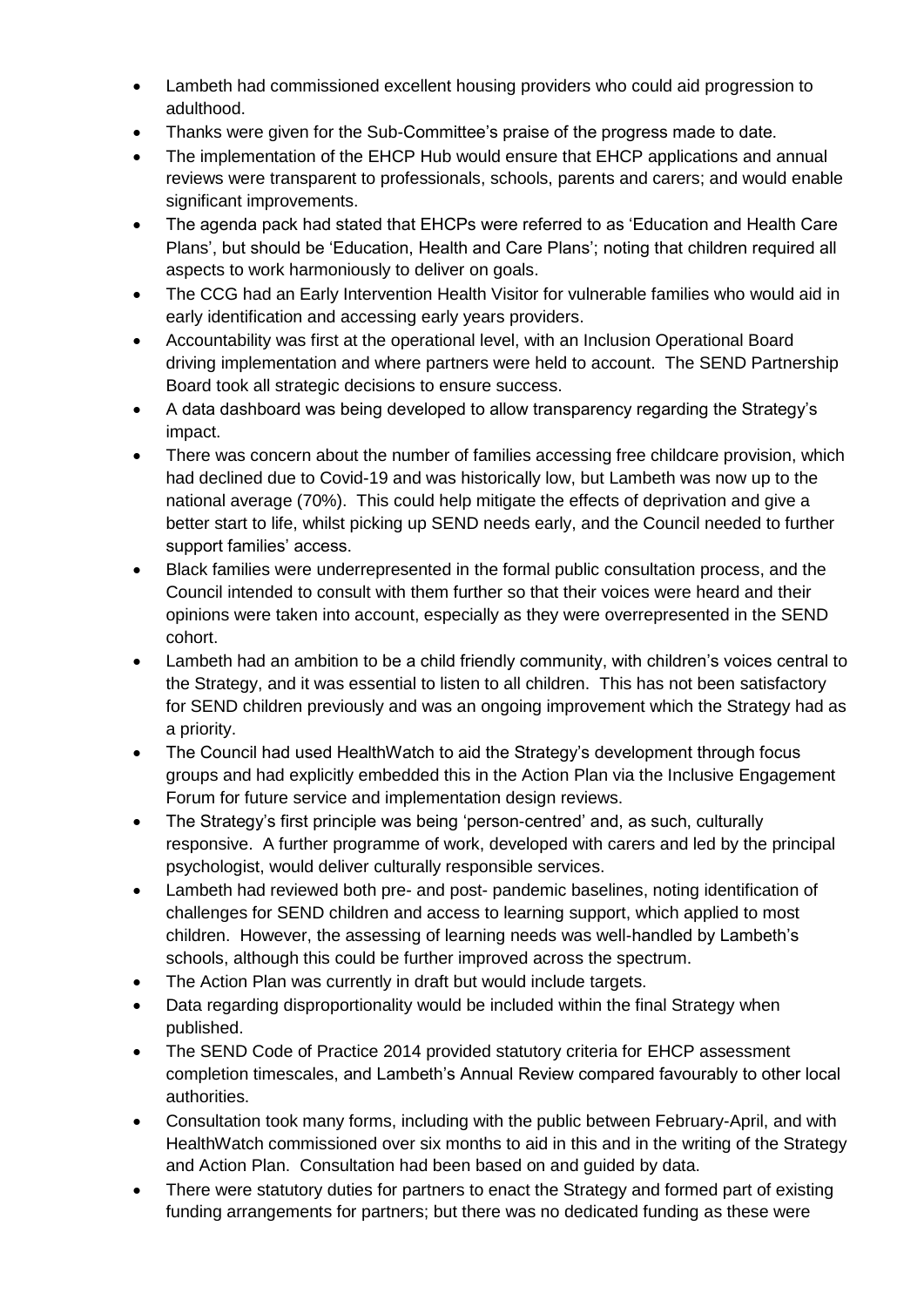statutory obligations.

- Funding remained challenging, with the Dedicated Schools Grant reduced, Lambeth schools seeing no real terms increase in 11 years, whilst facing difficult demographic challenges such as the 25% fall in birth-rate, further exacerbated by zero European-born children being in current admissions data and Covid-19 seeing families move out of London.
- Funding was challenging for schools as the Council could not control demand but had to treat all children with needs without receiving increased funding commensurate with those needs.
- The Strategy was specifically based on early intervention and not just in early years, with EHCPs possible to start from birth to 25 years of age. Where additional provision was needed, funding could be received to enable supporting children in early year settings even without EHCP plans via the Early Years Inclusion Fund.
- Officers understood frustrations arising from complexities of SEND for those in education and learning, but the Council had an excellent Early Years' team and was looking to develop the Area SEND coordinator (SENCO) role further, especially in relation to nurseries.

# **RESOLVED:**

- 1. That the Sub-Committee reviewed and provided comment on the report prior to consideration by Cabinet.
- 2. To promote opportunities with employers and voluntary organisations to aid pathways to adulthood and identify employees' support needs.
- 3. To provide a measurable set of targets for the Strategy's Action Plan, including outcomes for young people transitioning to adulthood, aiding independent living and improved links with employers and housing providers.
- 4. To ensure the Strategy had adequate and early identification provisions, particularly for early years; whilst detailing improvements of families' use of early years settings, the role of heath visitors, and how Lambeth was to approach these.
- 5. To review and monitor EHCPs, principally on ongoing maintenance, accountability and practical implementation.
- 6. That the committee members receive a separate briefing on EHCPs with the Assistant Director Education Strategy, Access and Inclusion.
- 7. To share an initial summary of and later the full Action Plan indicating success criteria and targets with Members.
- 8. To ensure the voices of young people, particularly SEND, and all communities, particularly young black persons, were continuously heard, represented and included in the Action Plan.
- 9. To consider opportunities to share good practice with neighbouring local authorities, and detail cross-borough working with and comparisons to, neighbouring boroughs' strategies.
- 10. To consult with nursery managers and staff on real needs and that nursery providers were included in the Action Plan.
- 11. To include lessons learnt during lockdown and discuss with families and the most vulnerable children impacted by the pandemic; and reflect these in the Action Plan.
- 12. To note the current funding challenges posed by central government and demonstrate strong outcomes for children with SEND in the final decision report.
- 13. To identify the level of need and use this information to lobby central Government on increased SEND parameters and provide the resources necessary to implement wider SEND responsibilities.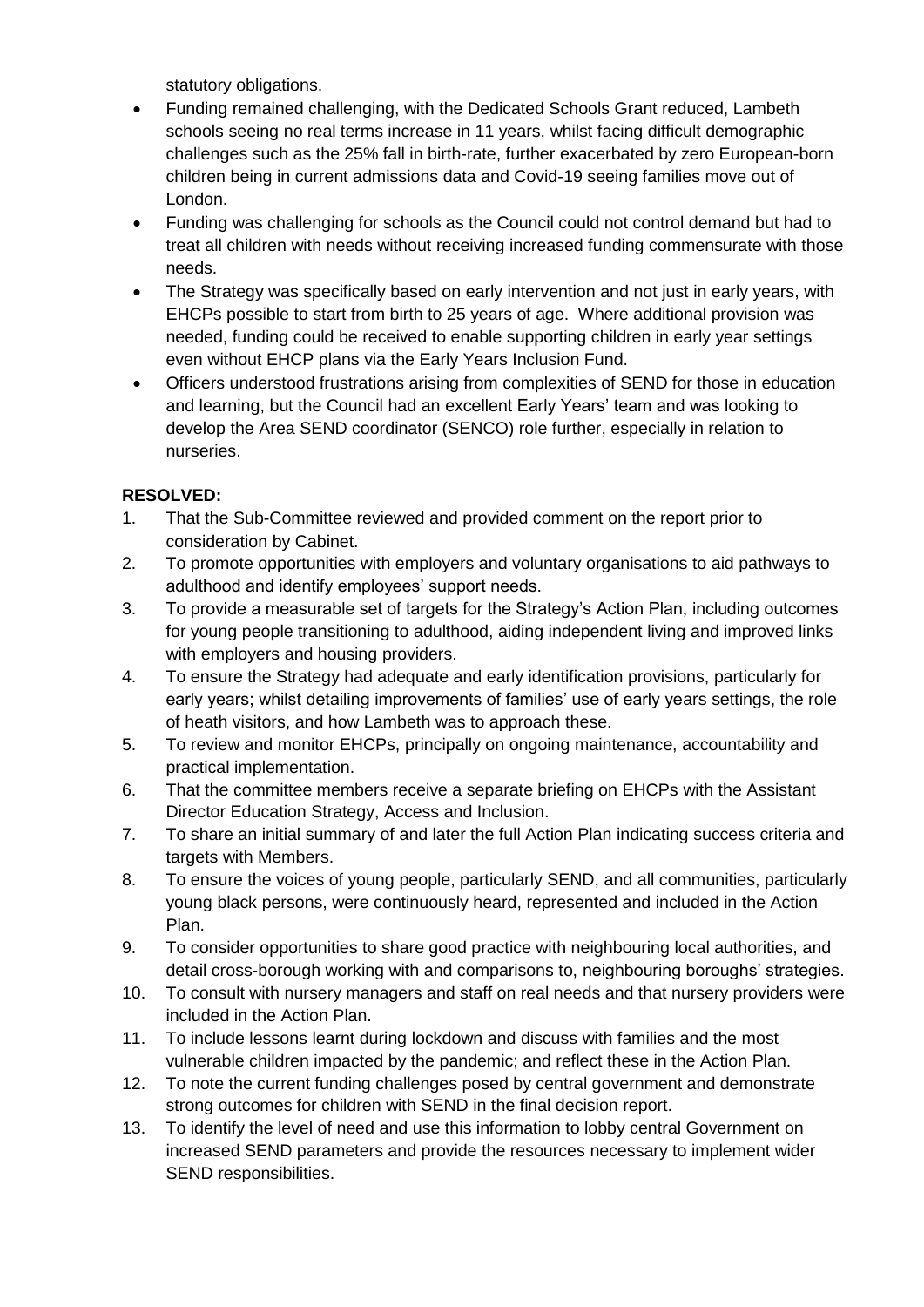# **4 Impact of the London-wide Regional Adoption Agency**

The report was introduced by Councillor Edward Davie, Cabinet Member for Children and Young People; Alex Kubeyinje, Director: Children's Social Care; Shkelqim Luma, Service Manager, CSC; and Nina Sio-Lokam, Agency Advisor & Permanency Lead, CSC, who noted:

- Lambeth's adoption services were rated as inadequate in 2015, but subsequent improvements had been made and the Council was continuing to build on these.
- When dealing with small numbers, statistics could be skewed by one or two cases.
- Local authorities needed to exhaust all potential avenues of permanency before adopting outside of the family group, presenting issues to quickly resolving adoptions.
- The Cabinet Member noted that the Regional Adoption Agency (RAA) had merit when creating efficiencies but had yet to be fully convinced it was delivering as well it could.

The Sub-Committee next heard from two non-Lambeth adopters; and, Susanna Daus, Head of Service (Adoption), Southwark, who noted that:

- Lambeth was part of nine local authorities in Adopt London South (ALS), working in collaboration to provide a more consistent service and to promote adoption in London.
- ALS found families for children across the region; supporting early permanence and shortening times; recruiting adopters; attracting and providing support and advice to parents and children through the 'letterbox' service and signposting to support services at any age.
- ALS could also access files from other local authorities to pass onto adoptee as requested.
- ALS gave advice for anyone affected by adoption.
- The adopters viewed their social worker as part of their family, praising the close bond formed, especially when considering social workers' other commitments and noted that they deserved more acknowledgement in their essential work.
- Much time was taken by social workers getting to understand adopters as people.
- Pooling London boroughs made it easier to find a child closer to home, lowering costs for adopters and allowing more time to assimilate information during the matching phase.
- It was requested that discounts or support be offered to access adoption-orientated courses, or that these were offered as part of the adoption process, especially for those on lower incomes.
- Adopters often struggled with financial burdens, with many employers not offering several months off work with pay or only meeting statutory obligations, which could deter many potential adopters.
- The LGBTQ+ community, especially those also in the BAME cohort, could be better informed of adoption, noting that promotions at events such as Black Gay Pride would help.
- Many children in care were from a BAME background and this needed to be better represented in both adoption agencies and adopters.

Sub-Committee members congratulated the adopters on almost completing their journey and wished them the best for their future family.

In response to questions from Members, the Cabinet Member, officers, and external invitees answered:

 The adopters did not note any negative experiences so far during their adoption journey and reiterated their praise of the support received.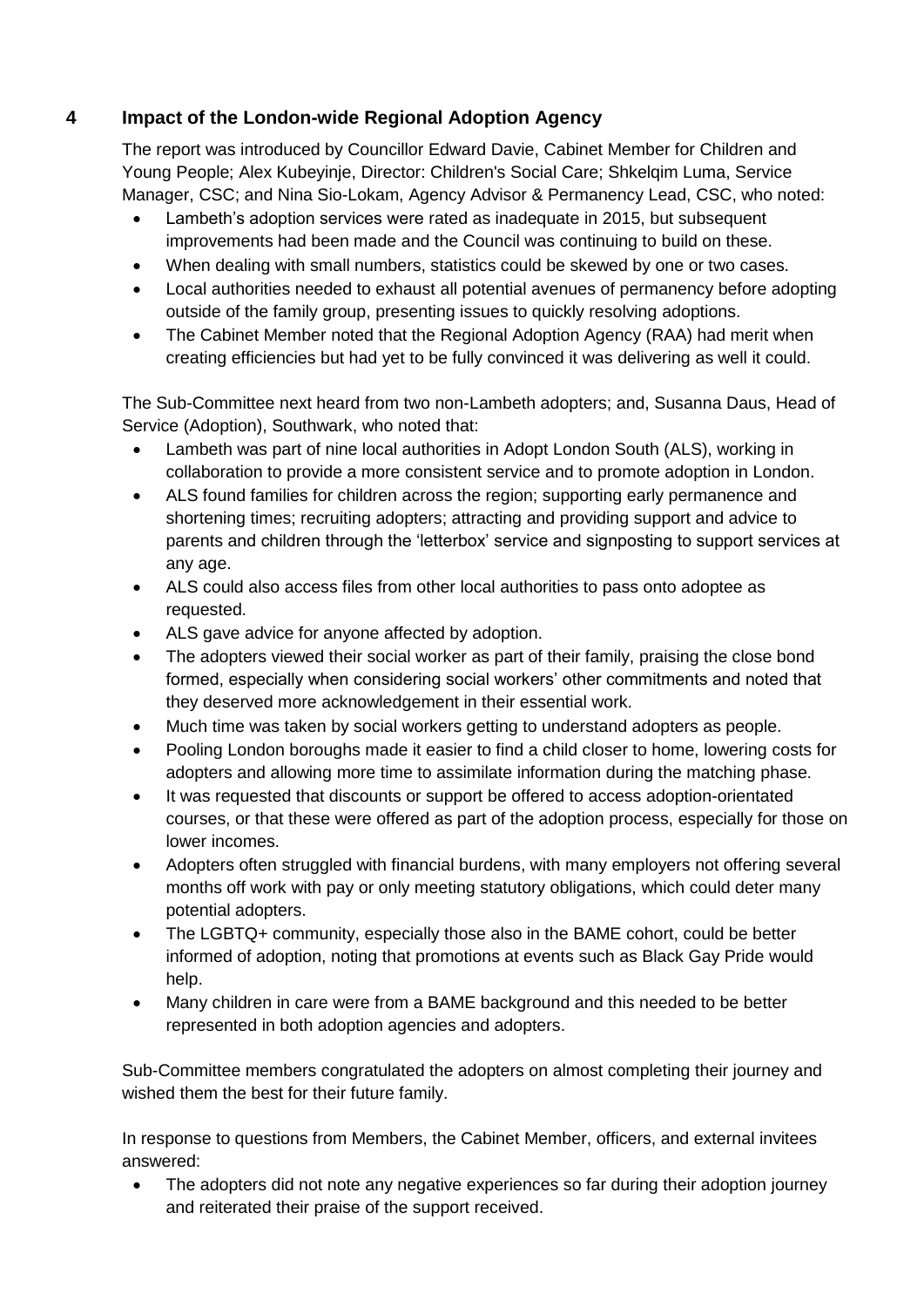- There was considerable pressure in CAHMS due to the high demand imposed by the Covid-19 pandemic and delaying all proceedings to permanency and viability assessments.
- The main indicator of service delivery was a child remaining in care prior to adoption, and Lambeth aimed to reduce this from the current 14 to four months. Officers noted that this was the one of the primary areas of future improvements needed, but delays could arise outside of their control, such as from the Courts or care planning.
- Applications were prioritised based on the needs of children, which helped secure permanence, and was not based on the desires of adoptees.
- ALS had the discretion to pay adoption allowances, although not all needed allowances.
- Most children needing adoption have had adverse experiences or early trauma in their lives and so required special support, which could be regarded as making them difficult to place.

#### **RESOLVED:**

- 1. That the Sub-Committee noted this report regarding the effectiveness of the London Regional Adoption Agency Adopt London South since its establishment in September 2019.
- 2. To review the financial cost of courses and, where possible, include the most wellregarded courses as part of the support package for prospective adopters.
- 3. To review allowances for employers, especially to support BAME adoptees, and, if sufficient allowances were in place, to help adoptive families minimise financial impacts.
- 4. To encourage employers to provide adequate adoptive leave, such as mirroring maternity leave arrangements.
- 5. To monitor the post-adoption programme, noting the ongoing pressure on CAMHS.
- 6. To monitor Lambeth young people's health and wellbeing across the borough's partnerships as adoption numbers were low in Lambeth and the time children remained in care was still high.
- 7. To monitor performance and to regularly report back to the Sub-Committee.
- 8. To continually review barriers to adoption, recruitment strategies, and to ensure that those seeking to adopt met and reflected the needs of children.
- 9. To use outreach techniques (e.g., event attendance) to reach specific audiences, particularly underrepresented audiences.
- 10. To work across Children's Services to consider permanency at point of contact.

## **5 Supporting Families Programme**

During discussion of this item the guillotine fell at 9.00 pm.

**RESOLVED:** That the meeting continue for a further period of up to 30 minutes.

This report was introduced by Cllr Edward Davie, Cabinet Member for Children and Young People; Alex Kubeyinje, Director: Children's Social Care; Brenda McInerney, AD: Early Help, Access and Assessment, CSC; and Kulsuma Faiz, Troubled Families Co-ordinator, CSC, who noted:

• The Government's Supporting Families Programme was previously called the Troubled Families Programme, with Lambeth previously calling this the Aspirational Families Programme.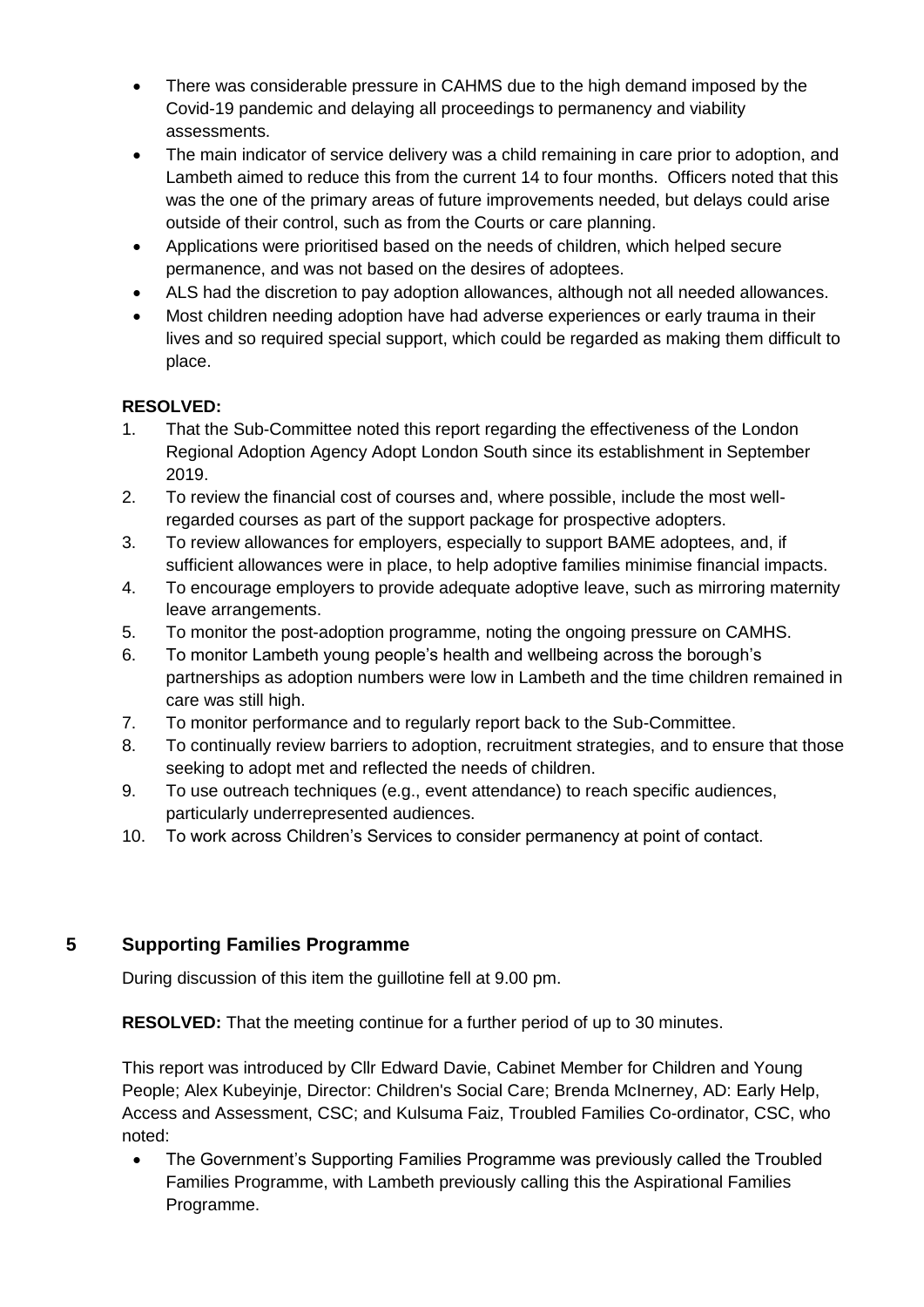- The wider Early Help Strategy was being prepared and detailed the need to work better with partners and other universal services.
- The Council had drawn down on £1.5m of the Grant in 2021 to fund community early help services to deliver targeted family support and provide further support to partners.
- Covid-19 had led to significant operational changes, such as weekend working, working more closely with education welfare services, and providing a helpline for families; whilst also impacting on DWP employment providers, but Lambeth had helped a number of families into continuous employment.

In response to questions from members, the Cabinet Member and officers answered:

- The Ministry of Housing, Communities and Local Government (MHCLG) had raised the following questions which officers had answered outside the meeting:
	- o How the data maturity milestones are progressing in Lambeth and if there are any barriers?
	- $\circ$  How the Lambeth locality model had progressed and adapted to Covid-19 challenges?
	- o How Lambeth intended to develop their Supporting Families database to support Early Help, develop needs analysis and support preventative approaches?
- MHCLG had changed the way to attach value to the programme, setting targets and increasing the number of families; which meant increasingly complex needs and more challenge to meet targets.
- The Programme was an evidence-driven process, but it was challenging to get this data and further work on developing a data warehouse, improving data pathways and linking with the wider Digital Transformation Strategy, was required. This also needed to be in tune with partners and commissioning colleagues, through a data sharing agreement.
- The Covid-19 pandemic had impacted community working and meant that the Council could not reach out in the way it desired, but had created locality managers and hyperlocal working, noting that this was mostly virtual at present. Some localities would have an Early Help Strategic Group to strengthen working arrangements and a Locality Panel to deliver help in a suitable way, such as at ward level, but required the involvement of small community groups such as in Tulse Hill.
- Data and case studies would be provided to the Sub-Committee for their further information.
- Sustained change was needed by families, however the Council needed to evidence progress to continue to provide support through the Programme but would continue to work with families as needed after that had concluded.
- Officers were content to report back after the wider Early Help Strategy was enacted.

## **RESOLVED:**

- 1. That the Sub-Committee noted the progress made to date in delivering the objectives of the national programme.
- 2. That the Sub-Committee noted the recently announced change in the name of the National Programme since April 2021 - it is now called the Supporting Families Programme.
- 3. That the Sub-Committee discussed the proposed developments that will help us to deliver progress for families on the programme objectives.
- 4. To provide detail on improved working arrangements with partners.
- 5. To provide the Sub-Committee with the written response(s) to MHCLG questions within 28 days.
- 6. To regularly monitor data maturity milestones to improve reporting.
- 7. To improve data- and resource- sharing links with providers.